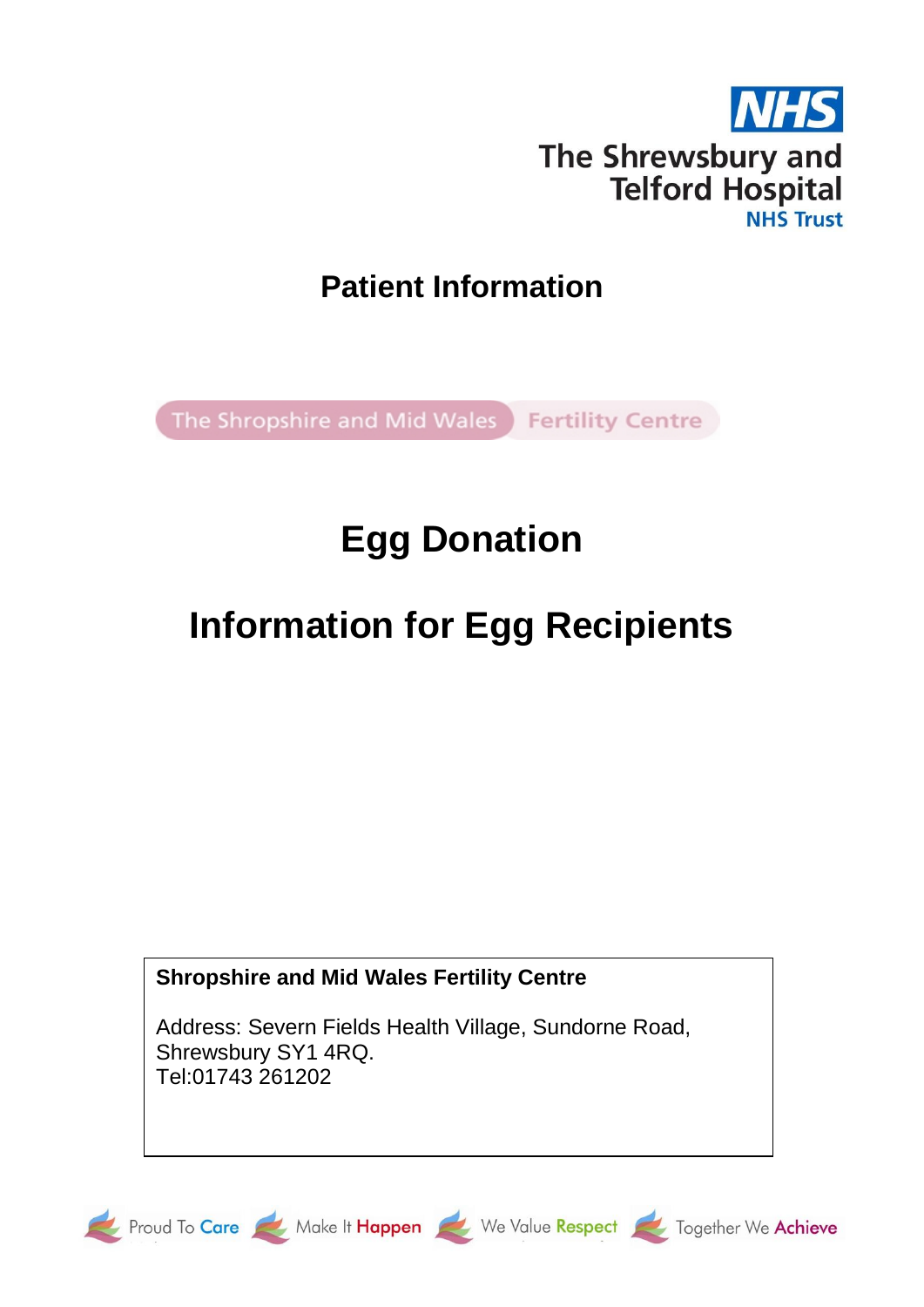#### **Introduction**

It is unlikely or impossible for some women to achieve a pregnancy using their own eggs. This can be due to them having poor quality eggs or certain medical conditions.

These conditions include:-

- Premature menopause (usually classed as menopause before the age of 40)
- Poor response to ovarian stimulation at previous attempts at assisted conception
- Infertility caused by the removal of both ovaries or from chemo/radiotherapy treatment.
- Inherited disorders in the family of the female partner

 Women and couples who find themselves in this situation will be advised to consider egg donation as a possible treatment option. Eggs donated by another woman (whom we call the "donor") are fertilised in the laboratory using their partner's sperm or donor sperm in a process known as In-Vitro Fertilisation (IVF). Embryos created using this process are transferred back into the patient, (the "recipient") who will hopefully go on to achieve a pregnancy and give birth to a baby. Donors may be known to the patient or may be anonymous.

This information booklet is designed to help patients receiving donated eggs to understand what is involved with the egg donation treatment.

#### **What happens next?**

Once you have been told that egg donation is your only or best chance of becoming pregnant you will be offered the chance to talk to the Centre's independent counsellor.

# **Finding a donor**

Your options are:

- 1. Wait indefinitely for a voluntary donor to come forward (we do not have a bank of egg donors). These donors do this out of their own good will and are paid up to £750.00 for their donation to cover costs and expenses incurred by them (i.e. child care/ travel). If using a voluntary donor you would probably have to share the eggs with another couple requiring egg donation. If you are an NHS patient the cost of the donor expenses is covered, if you are funding your own treatment you will have to pay all, or a proportion of this.
- 2. Ask a friend or relative to donate their eggs either directly to you or anonymously to someone else on the waiting list so that you automatically reach the top of the waiting list and have the next available anonymous donor. In this situation you would receive all the eggs from the donor.
- 3. Advertise for your own donor. Again, if you are successful you will receive all the eggs and have immediate treatment.
- 4. Participate in an egg sharing program. In this case the donor is another patient who wishes to share half of the eggs collected in her treatment with another patient. The cost of the sharers treatment is reduced and is paid for by the recipient of the eggs making this a more expensive option than standard IVF. The recipient also has to cover the cost





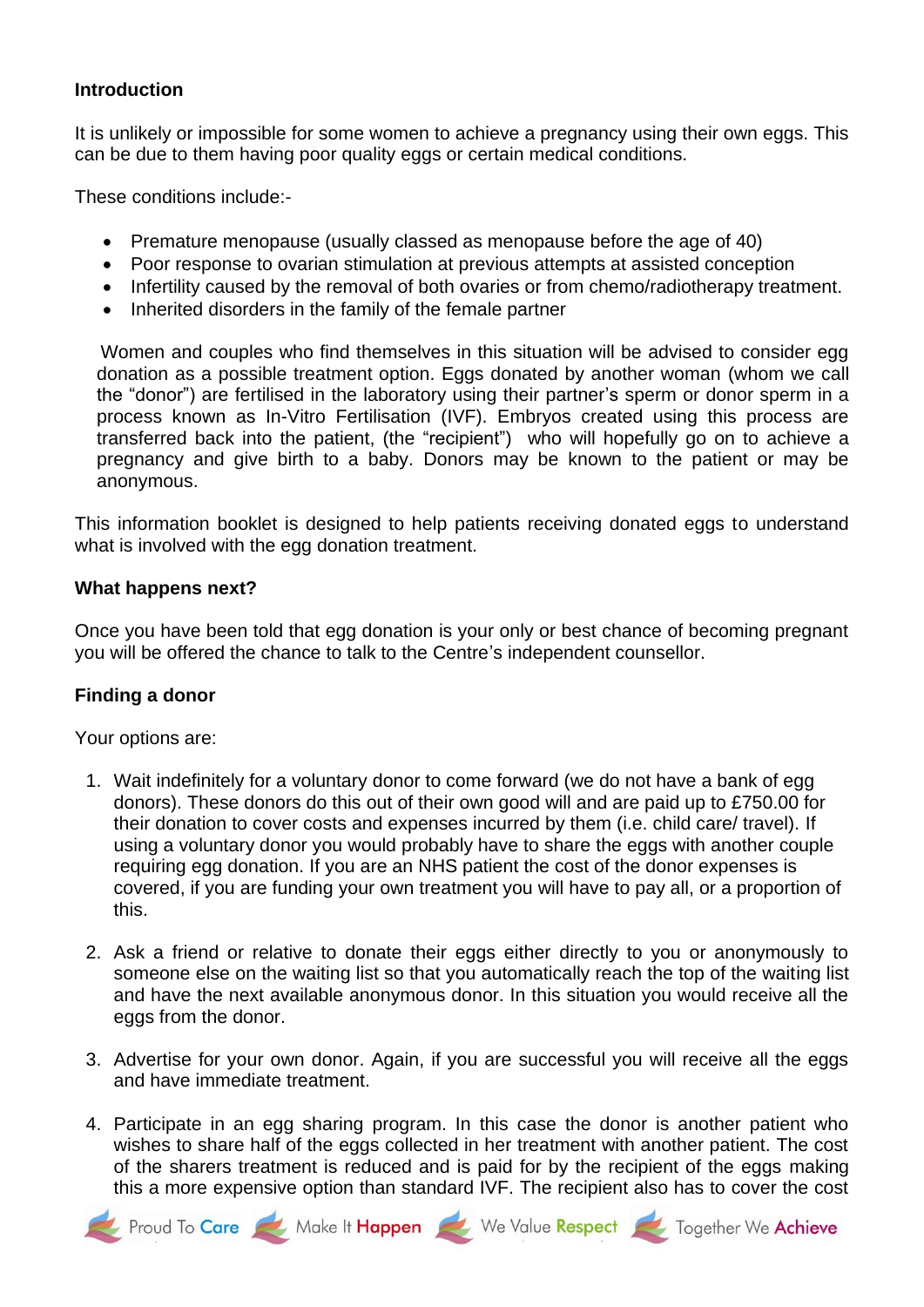of the sharers medication. Full details are provided by our staff.

Please note egg donors must be age 35 years or under at the time of donation.

#### **Counselling and Screening of Donors**

All donors and partners are seen by a fertility doctor as well as the Centre's independent counsellor and nursing staff. The donors are informed that any child born as a result of their donation will be the legal child of the couple they have donated to. A medical and family history is taken and we write to the donor's GP.

Donors are made aware that there is a 1 to 2% chance of a complication called Ovarian Hyperstimulation Syndrome (OHSS) and a less than 1% risk of infection or perforation due to the egg collection procedure.

Screening tests are carried out on the donor to check their suitability and health status to reduce the risk of transmitting any illness from the donor to the recipient or embryo. However, the screening process is not a guarantee that any child born would be healthy and free from genetic disease or that the donor is free from all infectious disease.

Donated eggs are not quarantined prior to creating embryos. Therefore any embryos created from donated eggs and subsequently frozen are also from non-quarantined eggs.

The donor is screened again 3 months after egg donation and no further treatment can take place for the recipient until that screening has been done and results reviewed.

# **Counselling of Egg Recipients**

All egg recipients are carefully counselled by two separate members of the fertility team, the doctor and the nurse, and must be seen by the unit's independent counsellor. We ensure that the rights of the unborn child conceived after egg donation are carefully considered during consultations.

#### **The Importance of Telling Children About Their Donor-conceived Origins**

Fertility centres are now required by law to give patients undergoing donor treatment information about the importance of telling any resulting child that they are donor-conceived at an early age. Centres are also obliged to inform patients about suitable methods for doing so.

The Donor Conception Network (DCN), an organisation that helps parents of donor conceived people discuss these issues with their children, has produced a series of booklets which can be downloaded at **www.dcnetwork.org**

#### **Donor Anonymity**

Egg donors are anonymous from the patients who receive their eggs. They will not know the identity of the patients who receive their eggs and the recipient will not know the identity of the donor.

Patients receiving donor eggs are given information on the physical characteristics of the

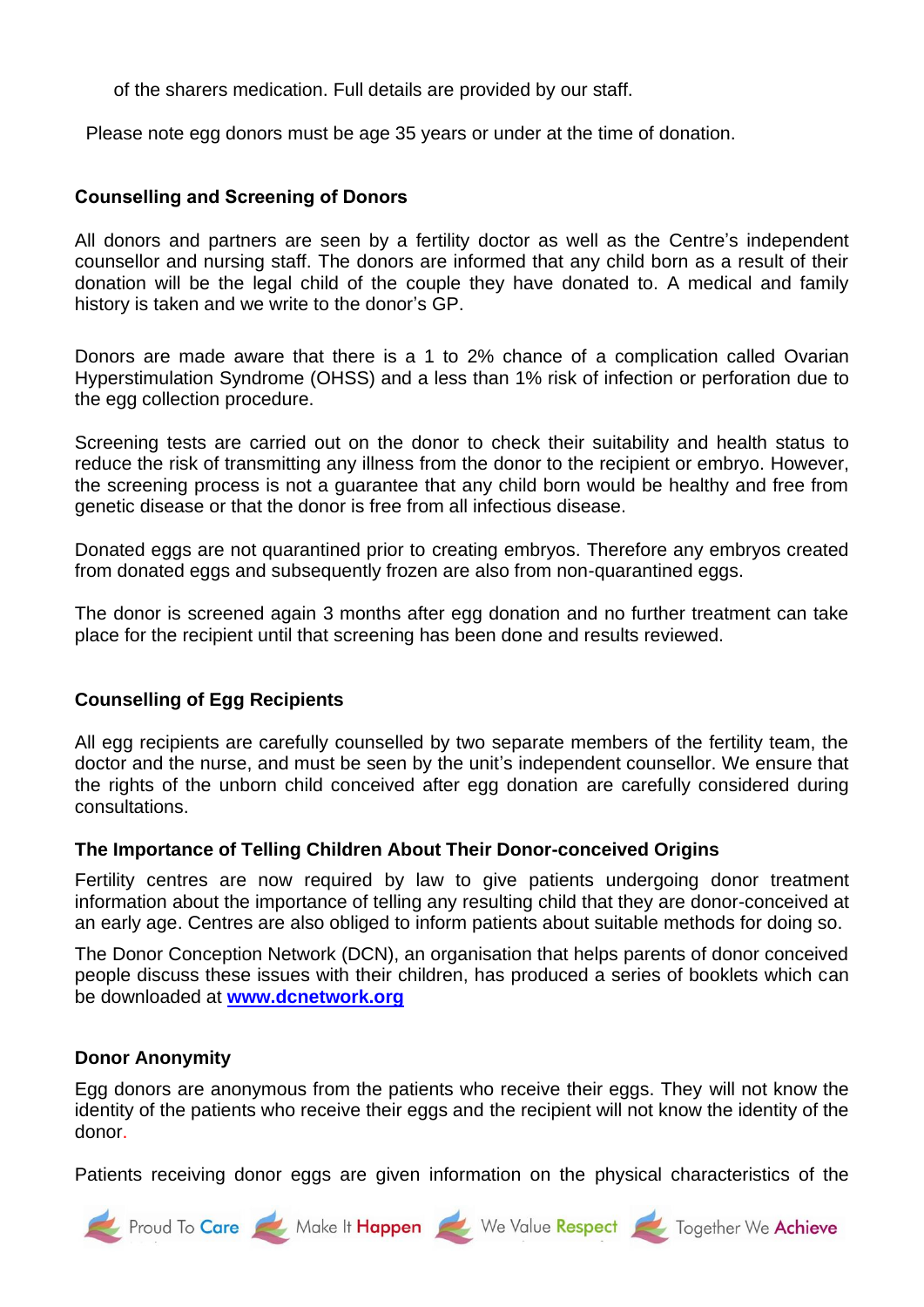donor such as eye colour, hair colour, blood group etc. Recipients can also be provided with the pen portrait provided by the donor on request. Information can include their reason for donating, a good will message and a description of themselves as a person. Any information which may identify the donor will be removed. Recipients are also able to know the age if the donor, and therefore the associated risk of miscarriage and chromosomal abnormalities which increases with age.

The identity of egg donors who donate anonymously will only be known to Centre staff and the Human Fertilisation & Embryology Authority (HFEA). Any child born as a result of donor egg treatment will have the right to contact the HFEA at the age of 16 at which time they will be entitled to receive the *following non-identifying information:-*

- Physical description (height, weight and eye hair and skin colours)
- Year and Country of birth
- Ethnic group
- Whether the donor had any genetic children when they registered and the number and sex of those children.
- The number, gender and year of birth of any half/full siblings they may have
- Other details the donor may have chosen to supply (e.g. occupation, religion and interests).
- Ethnic group(s) of the donor's parents
- Marital status (at the time of donation)
- Details of any screening tests and medical history
- Skills
- Reason for donating
- A goodwill message
- A description of themselves as a person (pen portrait)

Any child born as a result of donor egg treatment will have the right to contact the HFEA at the age of 18 at which time they will be entitled to receive *identifying* information (after appropriate counselling and notification to the donor which will include:-

- Donors full name (and any previous names)
- Date of birth and town or district where born
- Last known postal address (or address at time of registration)

The donor will not have any obligations towards such children. The couple being treated will be the legal parents.

Donors have the right to access by law information about the number, gender and year of birth of any children born as a result of their donation.

Any child born as a result of donor egg treatment may request anonymous information about any donor conceived genetic siblings from the age of 16. From the age of 18 they can be given identifying information about genetic siblings with mutual consent.

They may also request information about the possibility of being related to the person they intend to marry or enter into a civil partnership with at any age and from the age of 16 information on the possibility of being related to a person they intend to enter into an intimate physical relationship with.

As an egg donor recipient you should also be aware that the egg donor may request the following information regarding their donation:







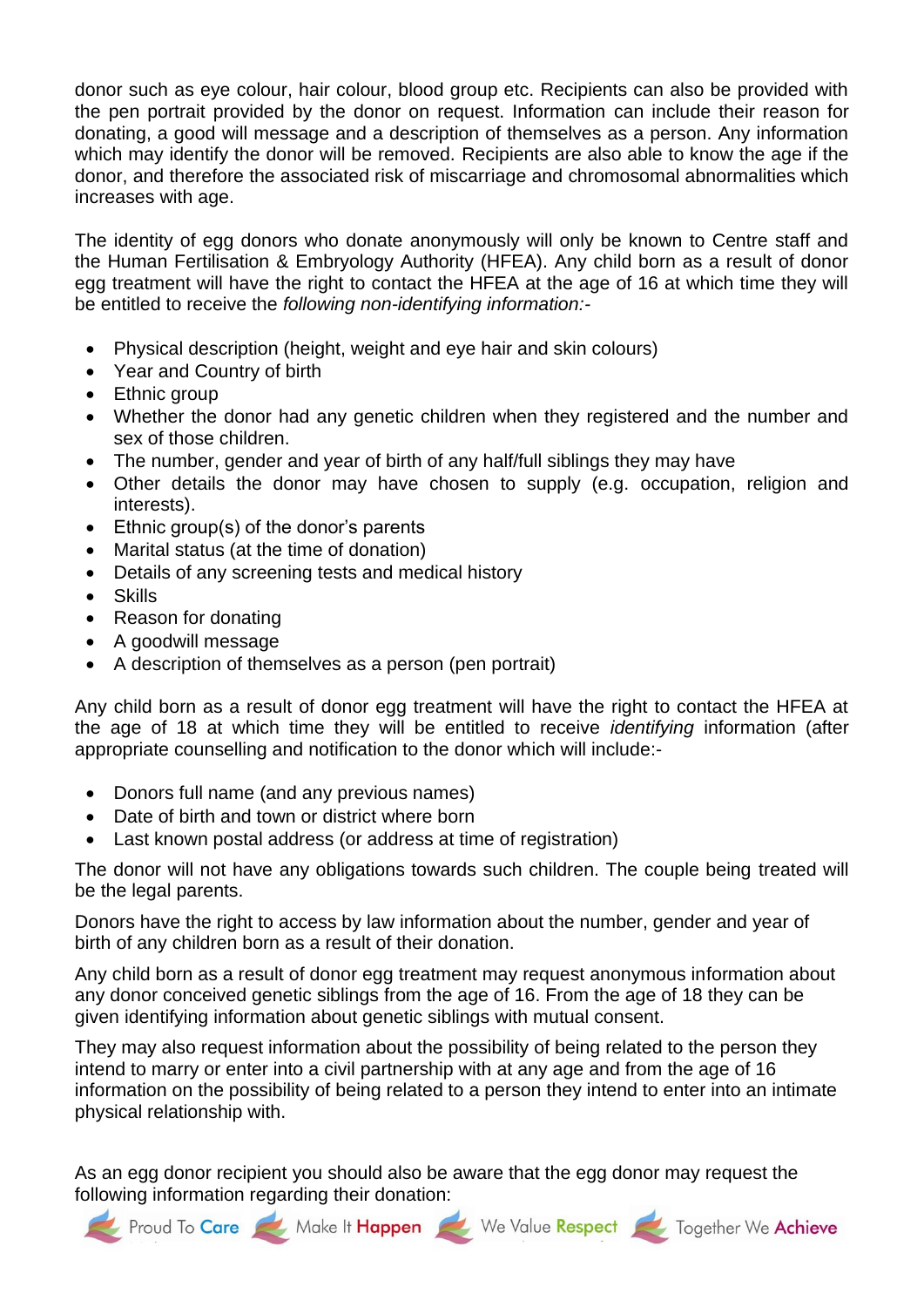- The number of children born
- The gender of the children
- The year the children were born.

If you give birth to a child following donor egg treatment you will be entitled to ask for

- All non-identifying information about the donor.
- Information about the number, gender and year of birth of their children's genetically related donor-conceived children.

Counselling and support services are available to discuss the implications of receiving this information either through the fertility unit or independently.

# **Are there other ways donors can be identified?**

Yes. Although the fertility clinic and HFEA will continue to manage (and potentially disclose) the donor's information in line with the Human Fertilisation and Embryology (HFE) Act donors and recipients need to be aware that it is possible for them to be identified through direct to consumer DNA testing matching services e.g. '23 and me' and that this is outside of the control of both the clinic and the HFEA. It may be possible for those not registered with a consumer DNA matching company to be traced through genetic relatives that are registered.

# **Consent and Information Session**

You will be seen by a nurse before going on the waiting list for treatment. During this time you will be taken through the medical and ethical issues involved in your treatment and you will be able to ask any questions you might have. You (and your partner if you have one) will have some screening bloods taken and sign relevant paper work.

When a donor match has been found you will sign consent forms and may have further blood tests. The nurse will explain in detail what happens in a typical treatment cycle so that you are prepared for what is involved.

At this stage the nurse will check that we have a recent, satisfactory, sperm test result from the male partner unless a sperm donor is to be used.

# **Costs**

Private or self funded patients will pay for the drugs for themselves **and** the drugs for the donor, as well as the other costs incurred by the donor. Patients having eggs donated from an egg share cycle incur part of the cost of the sharer's cycle as well as their own. We will arrange delivery of the drugs and explain the cost involved. NHS patients incur no costs.

# **An Outline of a Typical Drug Regime for a Treatment Cycle**

The contraceptive pill or depot injection is used to stimulate a period to start on a chosen

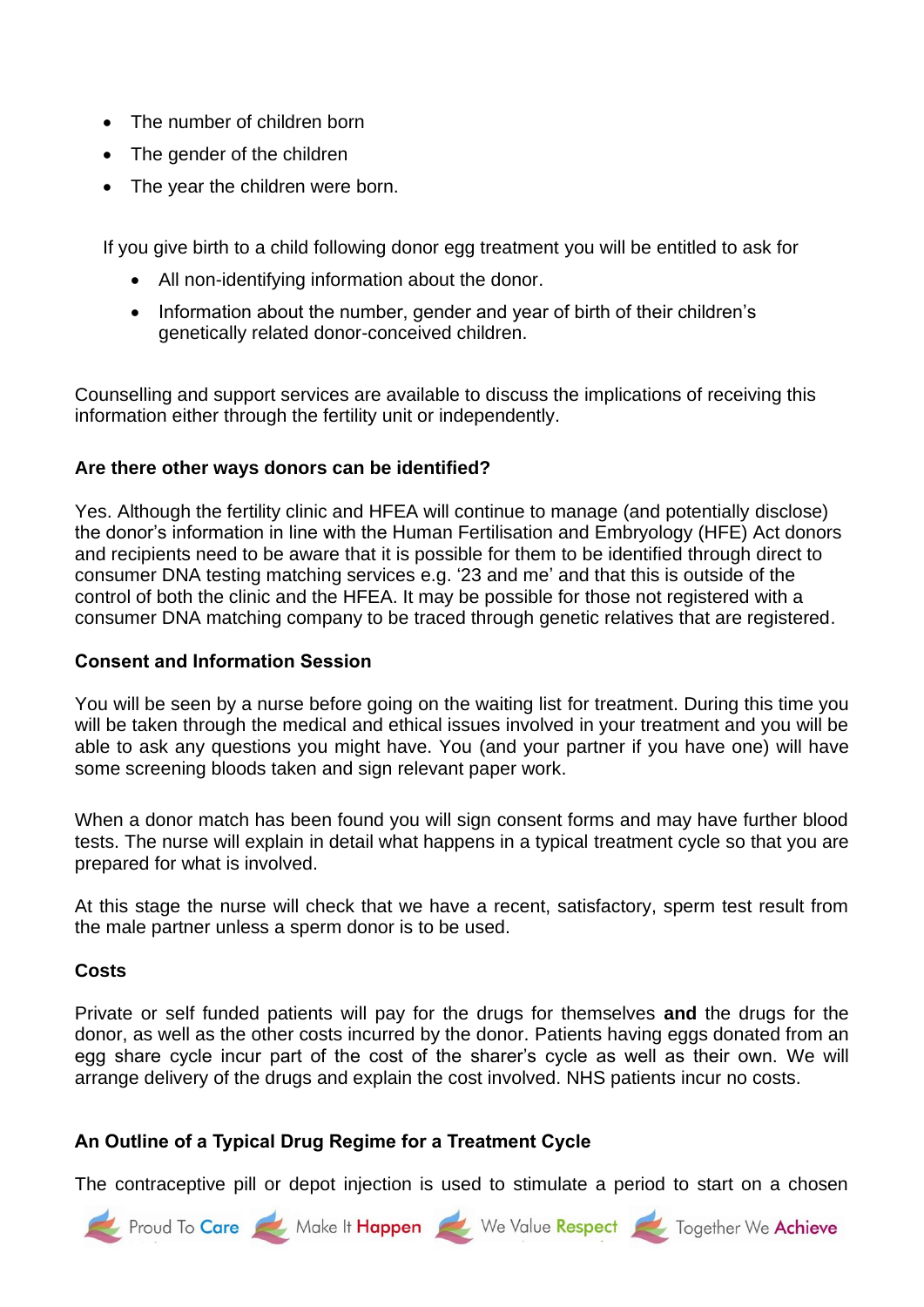date. This is done to synchronise your treatment cycle to that of your donor.

For those having the injection, you will have a transvaginal scan two to three weeks after the start of your treatment to ensure that your ovaries are inactive and the lining of your womb (endometrium) is thin. You may also have a blood test.

For those on the contraceptive pill some will commence the HRT tablets without having a scan as long as a period has started.

Once you have been down-regulated you will start taking some oestrogen hormone tablets and be rescanned after 11 days to check the lining of your womb. If your lining is not thick enough your medication may be increased and you may require another scan. Pessaries are taken vaginally to support the lining of the womb. These are administered every 8 hours from the morning of the donors egg collection.

#### **Sperm Sample**

If your partner is providing a semen sample to be used in the treatment he will be required to produce a sample on the day of the donor's egg collection to be mixed with the donated eggs. This sample is usually produced in the clinic after he has abstained from sexual activity for three to five days.

If, for any reason, it is likely that there will be difficulties in obtaining a semen sample, we may try to freeze some samples from your partner before the day of egg collection. If donor sperm are to be used, they will be prepared at this time.

#### **What Does IVF/ICSI Treatment Involve?**

In an IVF/ICSI cycle, the donor's ovaries are stimulated to allow many eggs to develop. The eggs are collected after they have matured, but before they have been released by the ovary.

It is possible that the donor may not respond well, leading to too few eggs being developed. In these cases we may have to cancel the treatment cycle.

Approximately 2-4 hours after egg collection, the sperm sample produced by your partner will be prepared in the laboratory. In IVF the best sperm are selected and mixed with the eggs, or injected into the eggs if using the ICSI technique.

In IVF/ICSI approximately 50-70% of the eggs will fertilise, but this can vary from 0% to 100% as it is difficult to predict how well the sperm will fertilise the eggs. In about 10% of IVF/ICSI cases there is no fertilisation.

After the eggs have been inseminated they are examined for signs of fertilisation. The resulting embryos are examined again the following day to see if they have developed and are suitable for transfer into the womb. Sometimes, the embryos have not developed, even though they fertilised normally. In this case, an embryo transfer would not be possible.

Some couples will opt for their embryos to be placed in the time lapse incubator. This comes at an additional cost and there is separate paper work and information available regarding this option.

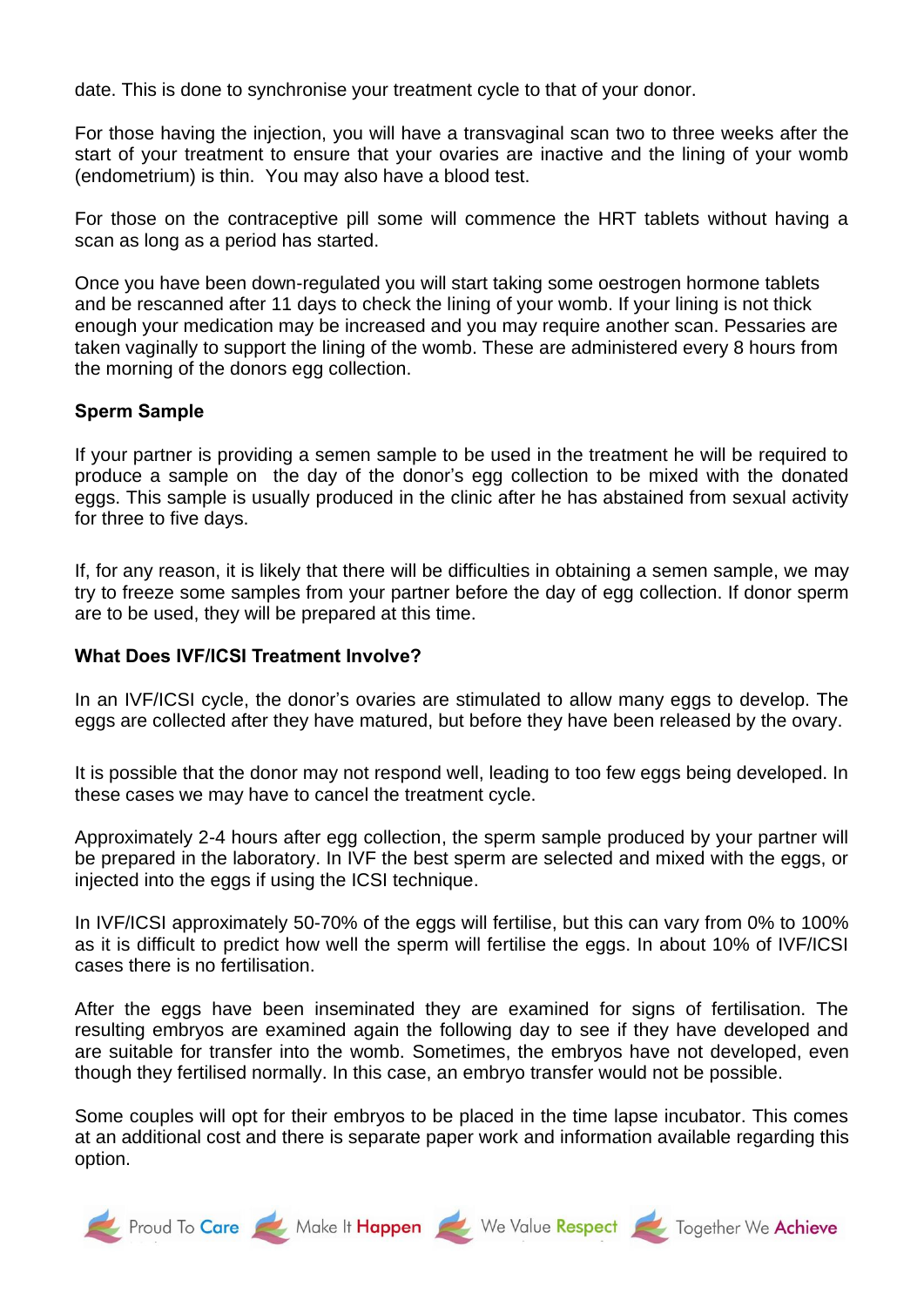The embryologist will telephone you on the day following the egg collection to let you know if fertilisation has taken place. If it has not then you will be seen by the embryologist to discuss this. An appointment will be booked with the doctor to review your treatment.

The actual transfer of embryos is performed by a doctor three, five or six days after the donor has had her eggs collected. It is a relatively simple and pain free procedure. The best embryos are selected, put into a fine tube called a catheter and gently transferred into your womb. After the transfer the embryologist checks that the embryo/s have left the catheter and gone into the womb.

A maximum of two embryos can be transferred. Any remaining embryos that are of high enough quality can be frozen for future use if you wish and have consented to this.

#### **What Happens Then?**

After the embryo transfer we advise that you continue your routine much as normal. The nursing staff will provide you with an advice sheet to follow including when to take a pregnancy test. If you have any queries you can contact the fertility centre.

#### **Risks**

The risk of miscarriage after a positive pregnancy test alone is about 30%. Once the pregnancy sac has been seen and fetal heart action identified at a 7 week scan then the risk of miscarriage is significantly lower at about 5%.

The risk of a tubal or ectopic pregnancy after embryo transfer is about 3-5%. It is possible, though very unlikely, to have a pregnancy in the womb and a tube at the same time.

The risk of abnormalities in babies born after IVF is no higher than in natural conception. Your risk is more likely to relate to your age and family history and that of the donor. It is thought that there is a slightly increased risk of some abnormalities in babies born as a result of the ICSI procedure, please refer to our patient information A47C for more information on this. This checklist is given to you at or before your consents appointment and information is also available on our website<https://www.shropshireivf.nhs.uk/information-leaflets/>.

#### **Embryo Freezing**

During the information and consent session with the nursing staff you will be asked what you wish us to do with any 'spare' embryos.

You may consider freezing your spare embryos. Your embryos need to be of good quality and the embryologist will tell you if any 'spare' embryos are of high enough quality to be frozen, either on the day of embryo transfer or the day after. The replacement of any frozen embryos is performed in subsequent cycles with a similar drug treatment schedule and is simpler and less costly than having another fresh treatment. Freezing of spare embryos incurs a cost for non-NHS patients.

By law, the embryos can be frozen for a maximum of 55 years with a review of this required





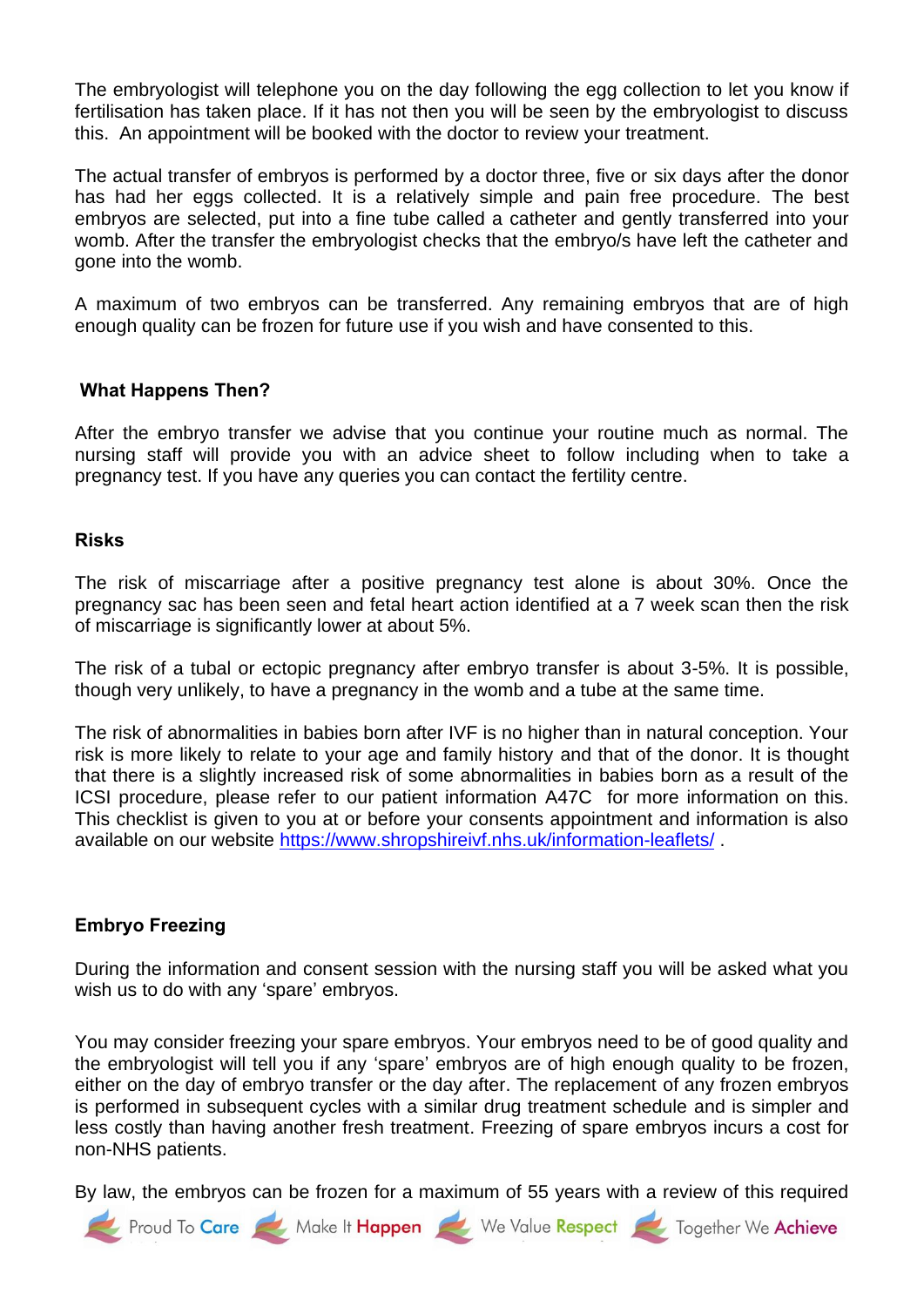every 10 years. Subsequently, or in the event of the death of either partner, you must decide if the embryos are to be destroyed, donated or used for research.

Babies born following embryo freezing have the same risks of abnormalities as those born following assisted conception.

The first year of storage is included in the cost of your treatment. After this first year all patients, including those who have had treatment through the NHS, will need to pay for storage. Please see our website for the current price.

#### *Other Sources of Information*

*References* **HFEA** *[www.hfea.gov.uk](http://www.hfea.gov.uk/)*

**Donor Conception Network** *www.dcnetwork.org*

**The Seed Trust www.seedtrust.org.uk**

#### **Contact details for more information**

#### **Useful telephone numbers**

Fertility nursing team **01743 261202 option 2** or call the hospital switchboard on **01743 261000** and ask to be put through to the Fertility unit. Please note the department accepts calls from 9am to 5pm Monday to Friday.

#### **Further information is available from;**

#### **Patient Advice and Liaison Service (PALS)**

We act on your behalf when handling patient and family concerns, liaising with staff, managers and where appropriate, relevant organisations to negotiate immediate or prompt solutions. We can also help you get support from other local or national agencies.

Royal Shrewsbury Hospital, Tel: 0800 783 0057 or 01743 261691 Princess Royal Hospital, Tel: 01952 282888